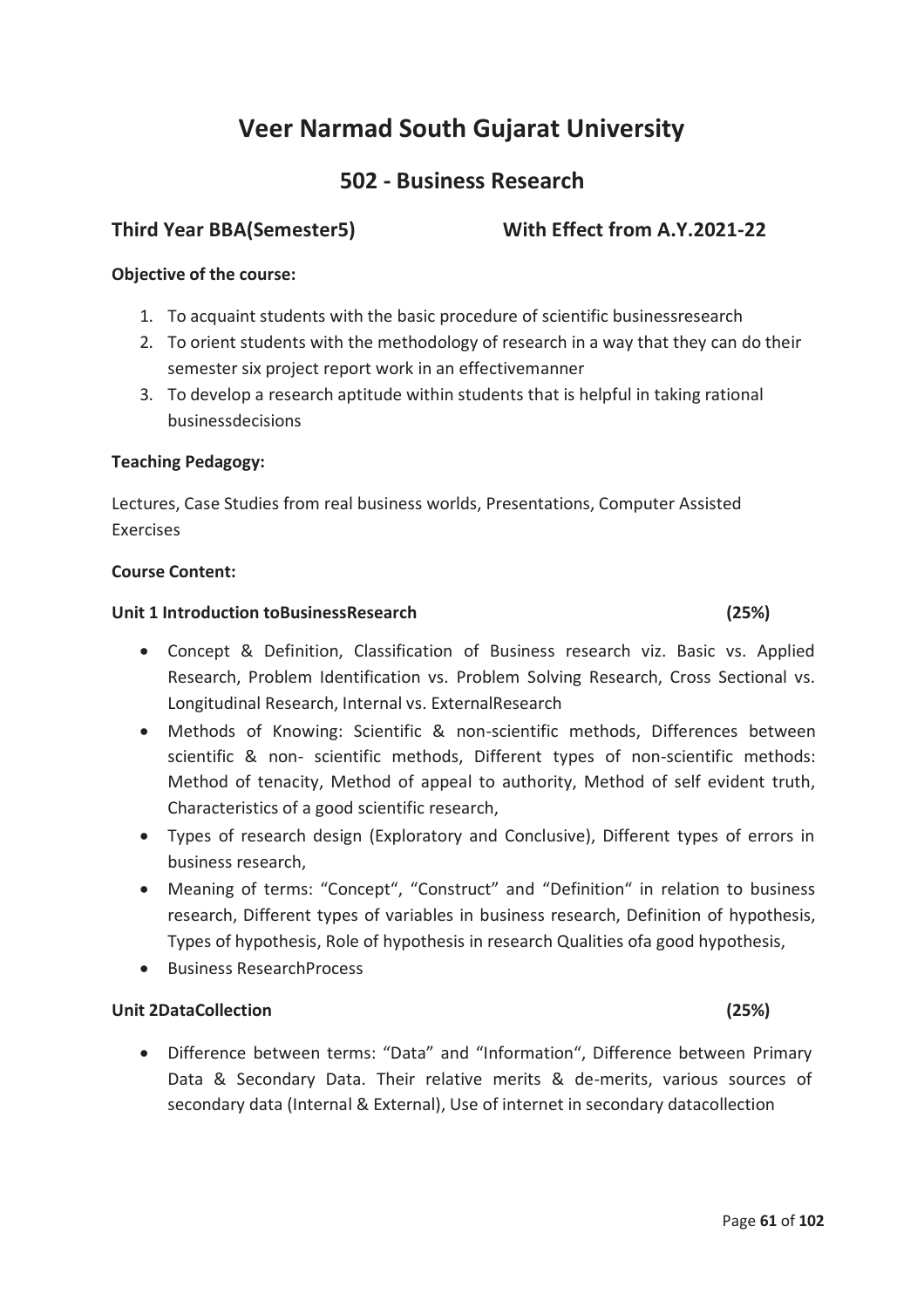- · General Idea of survey methods, Four Survey Methods viz. Telephonic Survey, Personal Survey, Electronic Survey and Mail Survey, Comparison of four survey methods on variousparameters
- · Definition of Observation, When observation method is suitable, Advantages and Limitations of Observation Method, Conceptual Understanding of various types of Observation Methods viz. Direct & Indirect Method, Mechanical & Human Observation, Disguised & Non-disguised, Structured & Non-Structured, Participative and Non-ParticipativeObservation

## **Unit 3 Sampling andScalingMethods (20%)**

- · Difference between Sample and Census, Sampling Procedure, Qualitative and Quantitative Factors affecting Sample Size determination, Probabilistic and Non-Probabilistic SamplingMethods
- · Definition and Meaning of Scaling, Concept of Reliability, Validity and Sensitivity of scales, Various Comparative and Non-comparativeScales,
- Fthics inResearch

### **Unit 4 Design of Questionnaire &DataProcessing (20%)**

- · Definition of Questionnaire, Process of questionnaire design, Importance of pretesting ofquestionnaire
- · **Data Preparing**: Process of Data Preparation (Questionnaire Checking, Editing, Coding, Transcribing, Data Cleaning, Adjusting thedata)
- · **Data Analysis**: Purpose of Statistical Analysis, General idea of various statistical tools like Measures of Central Tendency (Mean, Median, Mode), Measures of Dispersion (Standard Deviation, Variance,Covariance)

### **Unit 5: An Introduction toQualitativeResearch (10%)**

- · Concept of Qualitative Research, Difference between Qualitative and Quantitative Research
- · Conceptual understanding of (i) Focus Group Discussions (ii) In-DepthInterview

- *1. Business Research Methods: Donald Cooper & Schindler, Tata McGraw Hill (Main Text)*
- *2. Marketing Research: NareshMalhotra, Pearson Publications ( Second Text)*
- *3. Marketing Research: Churchill, Dryden Press, HarcourtPublications*
- *4. Business Research Methods: Zikmud , CengagePublishing*
- *5. Business Research Methods: Saunders, PearsonPublications*
- *6. Social Research Methods: Alan Bryman, OXFORD University Press (For Unit5)*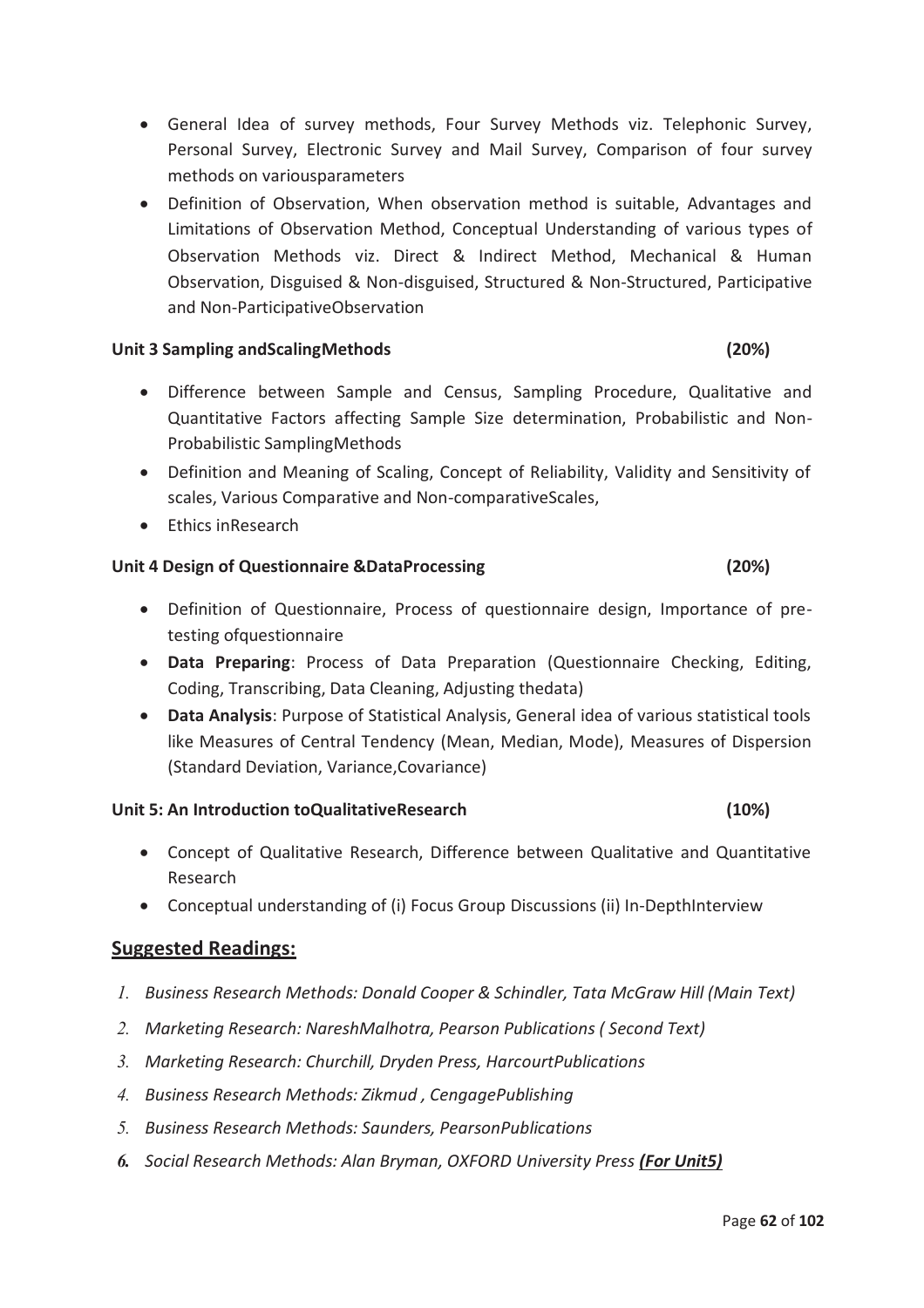# **503 - Service Management**

# **Third Year BBA(Semester5) With Effect from A.Y.2021-22**

# **Objectives of the course:**

- 1. To explain basic concepts of services to thestudents
- 2. To relate concepts and principles of services with real world working of various servicesectors

## **Pedagogic Tools:**

Lectures, assignments, group presentations, practical examples of corporate world, project work

### **Course Content:**

## **Unit 1: Introduction toServiceIndustry (20%)**

Introduction to Services, Unique characteristics of Services, Classification of Services, Challenges confronted by Service sector in India, Factors responsible for growth of Service Economy, Service Management. Consumer Behavior in Services: Search, Experience and Credence Properties, Stages in Consumer Decision Making forservices

## **Unit 2: ServiceMarketingMix (30%)**

Product: Core and supplementary Elements, Branding service Products, Price: Role of Non monetary costs, Pricing strategy, Pricing and Revenue Management, Yield Management, Place: Service Distribution, Role of Customers in Service Delivery, delivery through intermediaries, Franchising, Electronic Channels, Self Service Technologies, Promotion: Role of Marketing Communication, Marketing Communication Mix, Integrated Services Marketing Communication, People: Employee's role in Service Delivery, Service Leadership and culture, Process: Service Blueprinting, Service Process Redesign, Physical Evidence: Servicescape, Service Environments

# **Unit 3: Service QualityandMeasurement (10%)**

What is Service Quality, The Gaps Model, Service Quality Dimensions (SERVQUAL)

## **Unit 4: Handling Customer Complaints andServiceRecovery (20%)**

Understanding complaining behavior, Principles of Effective service recovery systems,

#### Page **63** of **102**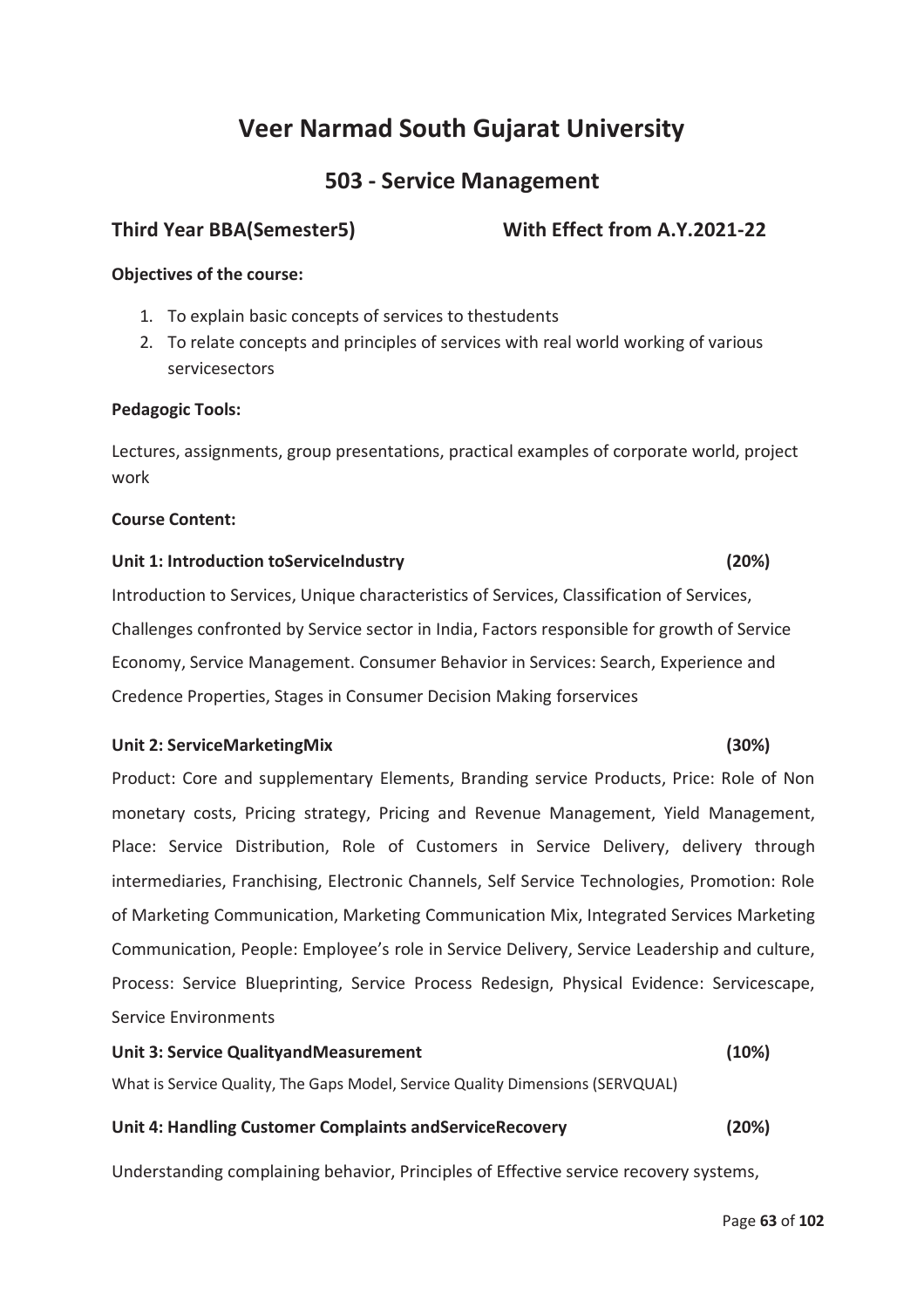Service Guarantees, Discouraging abuse and Opportunistic Customer behavior, Seven types of Jaycustomers

# **Unit 5: Introduction toDifferentServices (20%)**  *[Introduction, SWOC, Types / Segments, Latest Developments in India, Major Players, 7Ps of following sectors, other contemporaryissues]*

Retailing, Hospitality - Travelling and Tourism, IT Enabled Services, Consultancy Services, Transportation Services, Banking Services, Insurance Services, Healthcare and Hospital Management,Telecom Sector, Education Sector

- *1. Services: Marketing, Operations and Management JauhariDutta, Oxford University Press.*
- *2. Services Marketing GovindApte, Oxford UniversityPress.*
- *3. Services Marketing: Text and cases RajendraNargundkar, Tata McgrowHill.*
- *4. Services Marketing: Concept, Planning and Implementation C Bhattacharjee, Excel Book.*
- *5. Services Sector Management: An Indian Perspective C Bhattacharjee, Jaico Publishing House.*
- *6. Services Marketing Zeithmal, Bitner, Gremler and Pandit, Tata Macgrow-Hill*
- *7. Services Marketing: a south Asian Perspective Christopher Lovelock, JochenWirtz, JayantaChatterjee, PearsonEducation.*
- *8. Services Management: Operations, Strategy, Information Technology Fitzsimmons and Fitzsimmons, Tata Mcgraw-Hill.*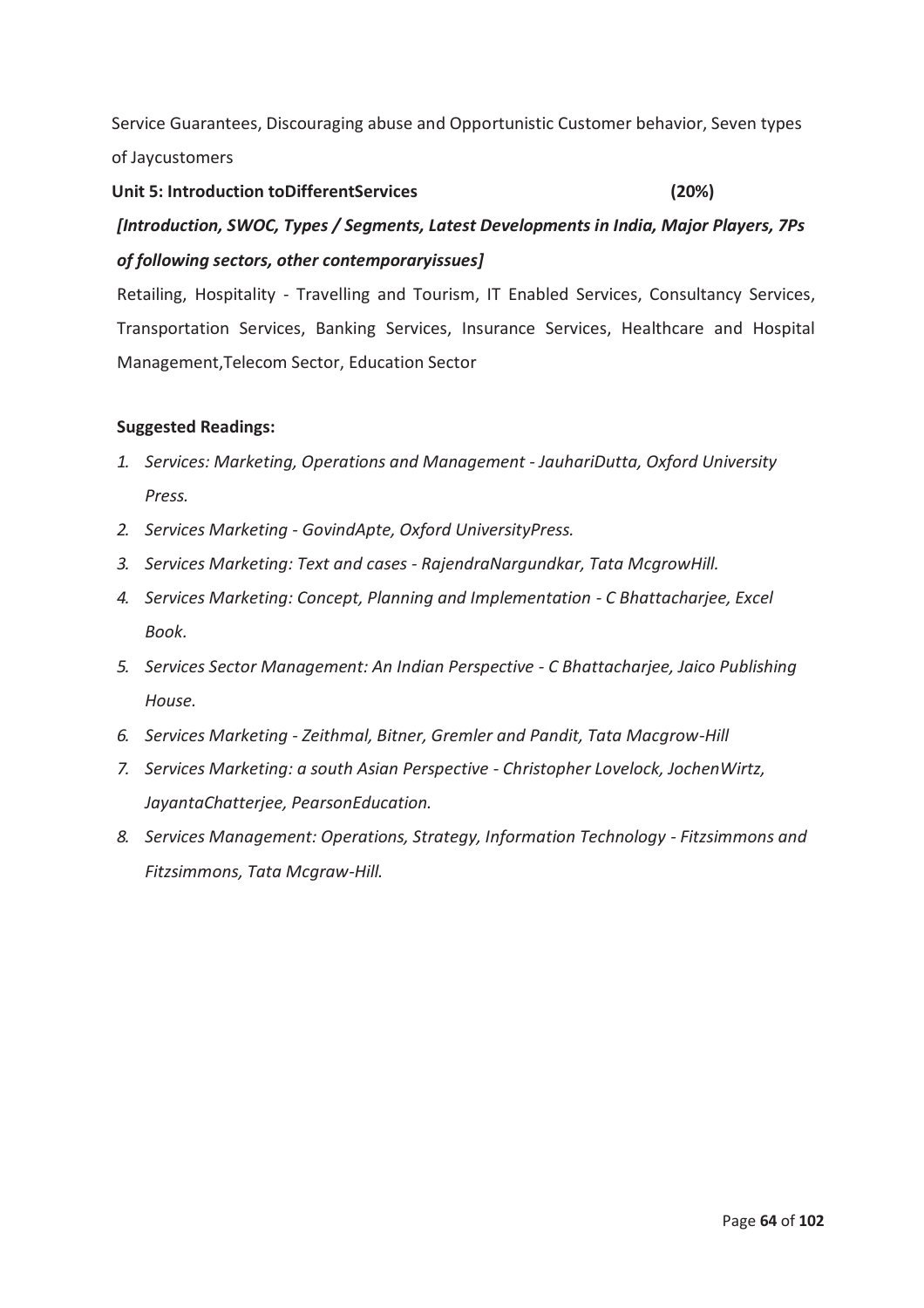# **504 – Legal Aspects of Business**

# **Third Year BBA(Semester5) With Effect from A.Y.2021-22**

## **Objective of the course:**

· To aware the students about legal and regulatory framework of business related laws.

### **Pedagogic Tools:**

Lectures, assignments, Guest Lectures, Professional Visits, group presentations, project work

### **Course Content:**

### **Unit 1: The Indian ContractAct,1872 (20%)**

Definition of a contract, Essential of a valid contract, Discharge of a contract, Remedies for breach of a contract

### **Unit 2: The Negotiable InstrumentAct, 1881 (20%)**

Definition of Negotiable Instrument, Characteristics of a negotiable instrument, Types of negotiable instrument, Parties to negotiable instrument, Holder and Holder in due course, Liabilities of parties

### **Unit 3: The Sale of GoodsAct,1930 (20%)**

Formation of contract of sale, Subject matter of contract of sale, Conditions and Warranties, Express and Implied Conditions and Warranties, Caveat Emptor

| (20%) |
|-------|
|       |

Introduction, Definitions, Consumer protection redressal agencies

### **Unit 5: The Information TechnologyAct,2000 (20%)**

Definitions, Electronic Signature, Electronic Governance, Regulations of certifying authorities, Penalty-Compensation andAdjudication

- *1. Prof AkhileshwarPathak Legal Aspects of Business Tata McGraw Hill 4th Edition*
- *2. N. D. Kapoor, Mercantile Law Sultan Chand & Sons LatestEdition*
- *3. S SGulshan Business Law Excel 3rdEdition*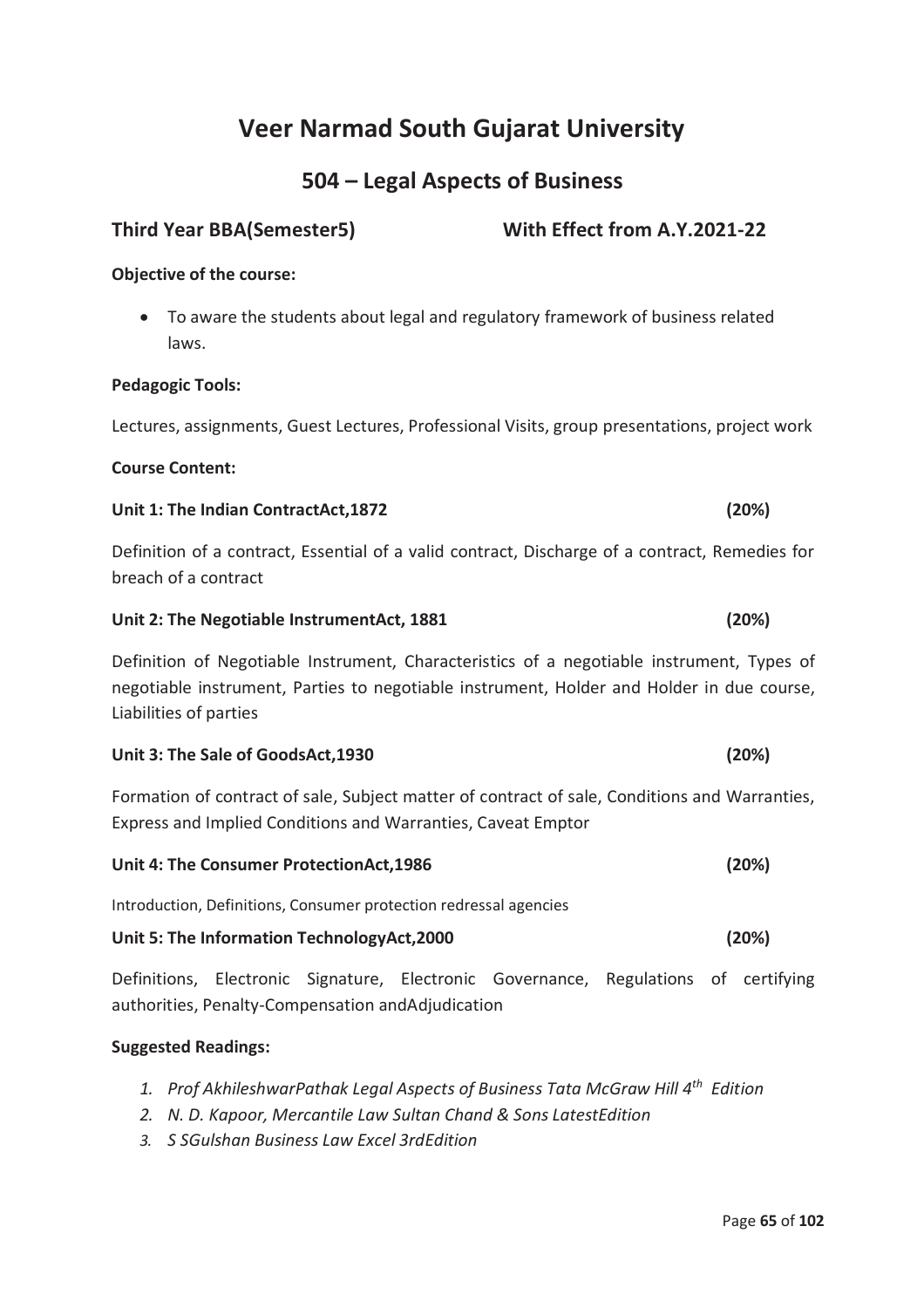# **MSE-1: 505 – Advertising and Brand Management (Marketing Elective Group)**

# **Third Year BBA(Semester5) With Effect from A.Y.2021-22**

**Objective of the course:** 

- *4.* To acquaint students with the basic concepts ofIMC
- *5.* To orient students with current scenarios in advertising andbranding

# **Teaching Pedagogy:**

Lectures, Learning through, Advertisement Videos, Case Studies from real business worlds, Presentations, Quizzes, Group Activity

# **Course Content:**

### **Unit 1: Introduction to Advertising (20%)**

Definition, Objectives, Functions and Classification of Advertising, The role of advertising in Marketing, The role of advertising agencies

## **Unit 2: Understanding Communication Process (20%)**

Source, Message and channel factors, AIDA Model, Hierarchy of Effect Model, Innovation Adoption Model, Elaboration Likelihood Model

## **Unit 3: Planning for Marketing Communication (20%)**

Introduction to IMC Tools – Advertising, Sales Promotion, Publicity, Public Relations and Event Sponsorship, Setting Marketing Communication Objectives, DAGMAR Approach for setting advertisement objectives, Building the IMC Program: Using Creative Strategies in advertising, sales promotion, publicity and event sponsorship, Creative strategy in implementation and evaluation of marketing communication – Types of appeals and execution styles

## **Unit4: Brand and Brand Management (15%)**

What is a brand, Importance and Scope of Brand, Branding challenges and Opportunities, Strategic Brand management process

## **Unit 5: Customer based brand equity (15%)**

Sources of brand equity, Building a strong brand, criteria for choosing brand elements, Options and tactics for brand elements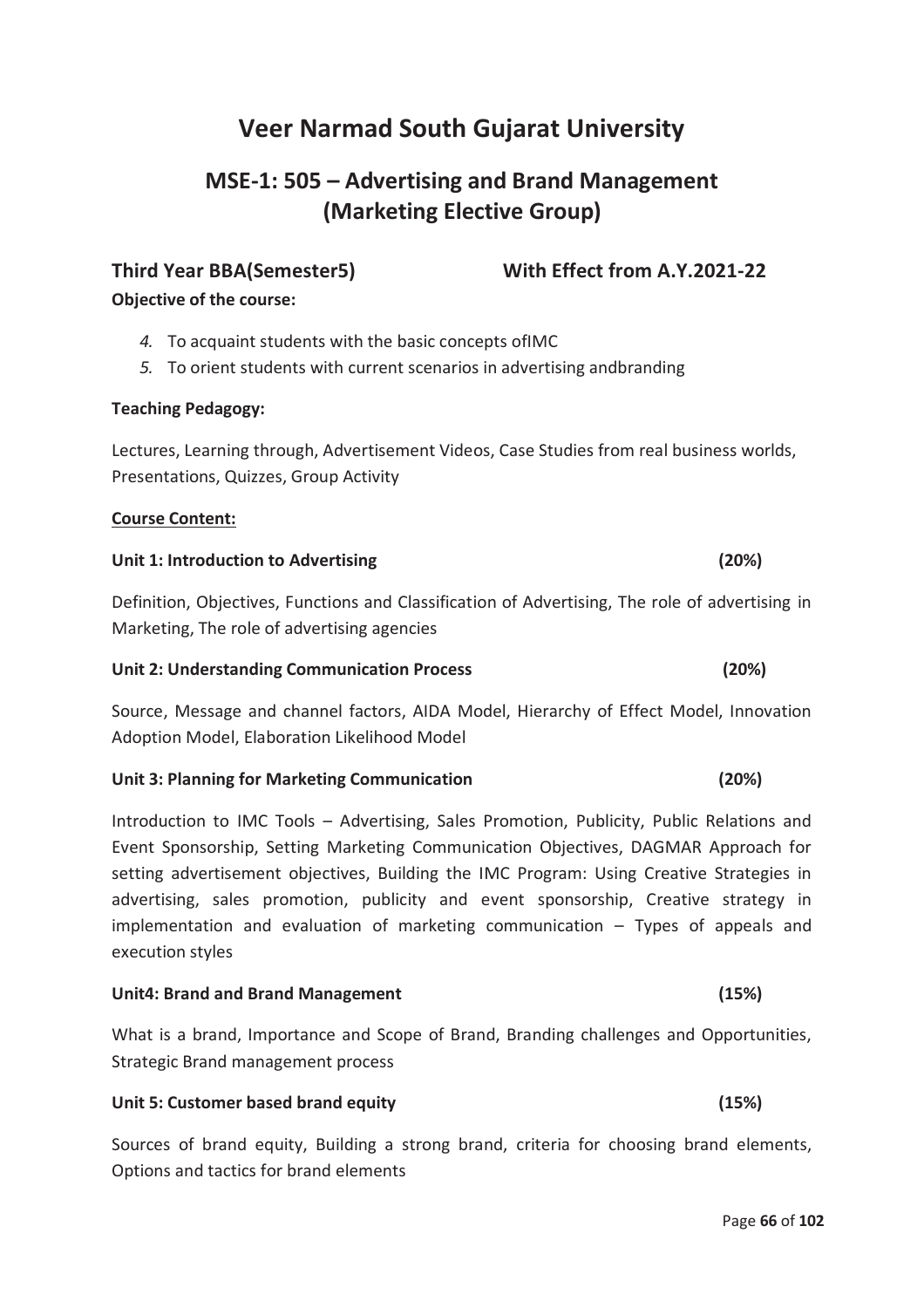## Unit 6: Managing brands over time (10%)

Reinforcing Brands, Revitalising Brands, Adjustments To Brand Portfolio

- *1. Advertising & Promotion: An Integrated Marketing Communication Perspective,TATA McGraw Hill, George Belch, Michael Belch and KeyoorPurani*
- *2. Integrated Advertising, Promotion and Marketing Communication: Kenneth Clow and Donald Baack,Pearson*
- 3. Strategic Brand Management: Building, Measuring and Managing Brand Equity Kevin *Keller,PHI.*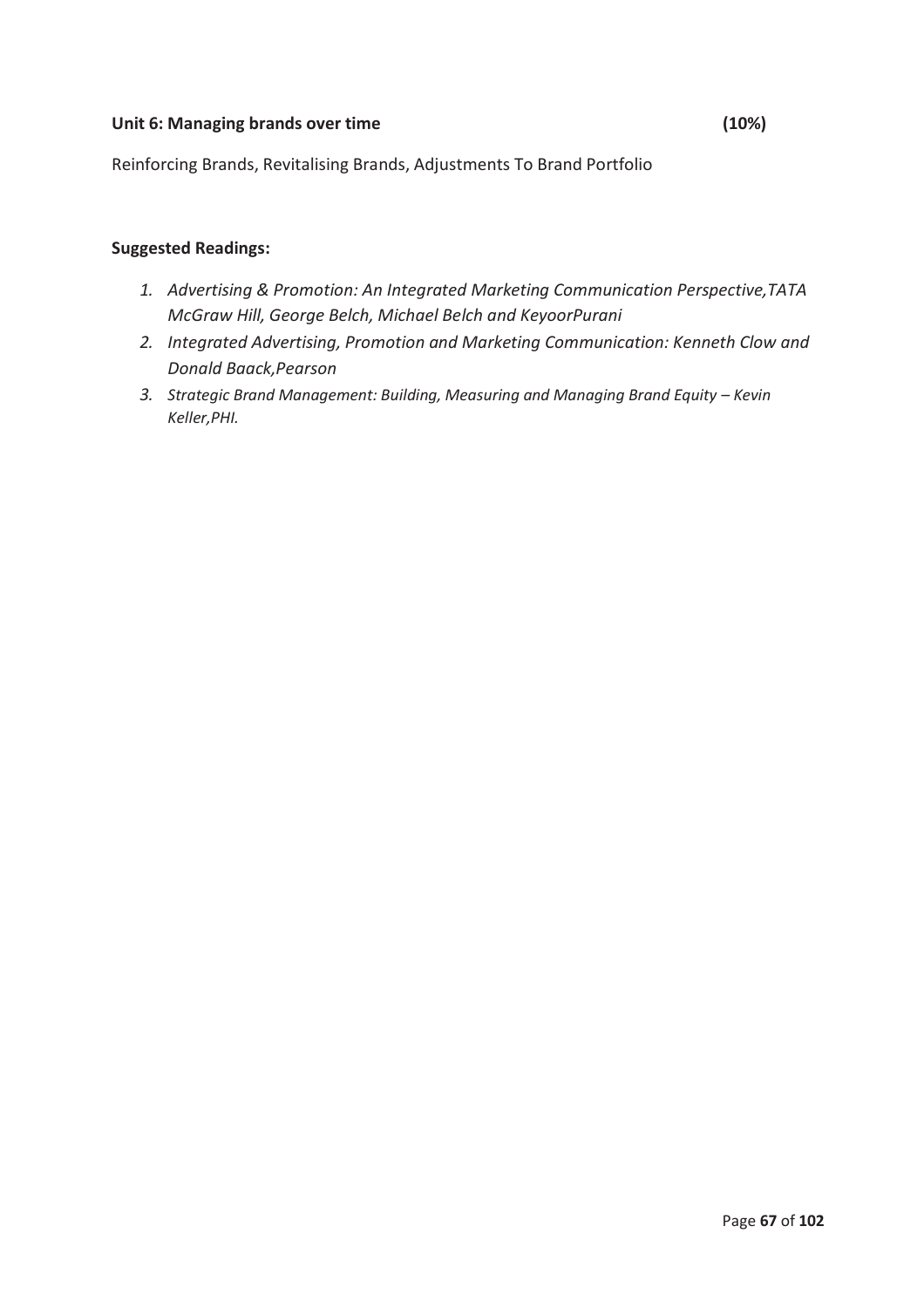# **MSE-2: 506 – International Marketing Management (Marketing Elective Group)**

# **Third Year BBA(Semester5) With Effect from A.Y.2021-22**

## **Objectives of the course:**

- 1. To acquaint students with global environment ofmarketing
- 2. To give thorough understating with regards to export, its procedure and documentation.
- 3. To orient students with contemporary issues in internationalmarketing

### **Teaching Pedagogy:**

Lectures, Videos, Case Studies from real business worlds, Presentations, Quizzes

### **Course Content:**

### **Unit 1: International Marketing (25%)**

- · International Marketing: Meaning, Nature and Importance; International Marketing Orientation: E.P.R.G. – Approach, An overview of the International Marketing Management Process; International Marketing Environment, Various factors affecting International Marketing Environment, International Marketing vs. Domestic Marketing
- · International Market Segmentation and Positioning; Screening and Selection of Markets; International Market Entry Strategies: Exporting, licensing, Contract Manufacturing, Joint Venture M & A, Setting-up of Wholly Owned Subsidiaries Aboard, StrategicAlliances.

### **Unit 2: International Marketing Mix (25%)**

- · **Product:** Product-Communication Strategies, Advantages and Limitations of Product Standardisation and Product Adaptation, Branding-Packaging-Labelling Decisions in InternationalBusiness
- · **Price:** Factors affecting International Pricing, Pricing Steps, Transfer Pricing, Various INCOTERMS–EXW,FCA,FAS,FOB,CFR, CIF,CPT,CIP,DAF,DES,DEQ,DDU,DDP
- · **Promotion:** Promotional MixElements
- · **Distribution:** Indirect and Direct Exporting, Types of foreignIntermediaries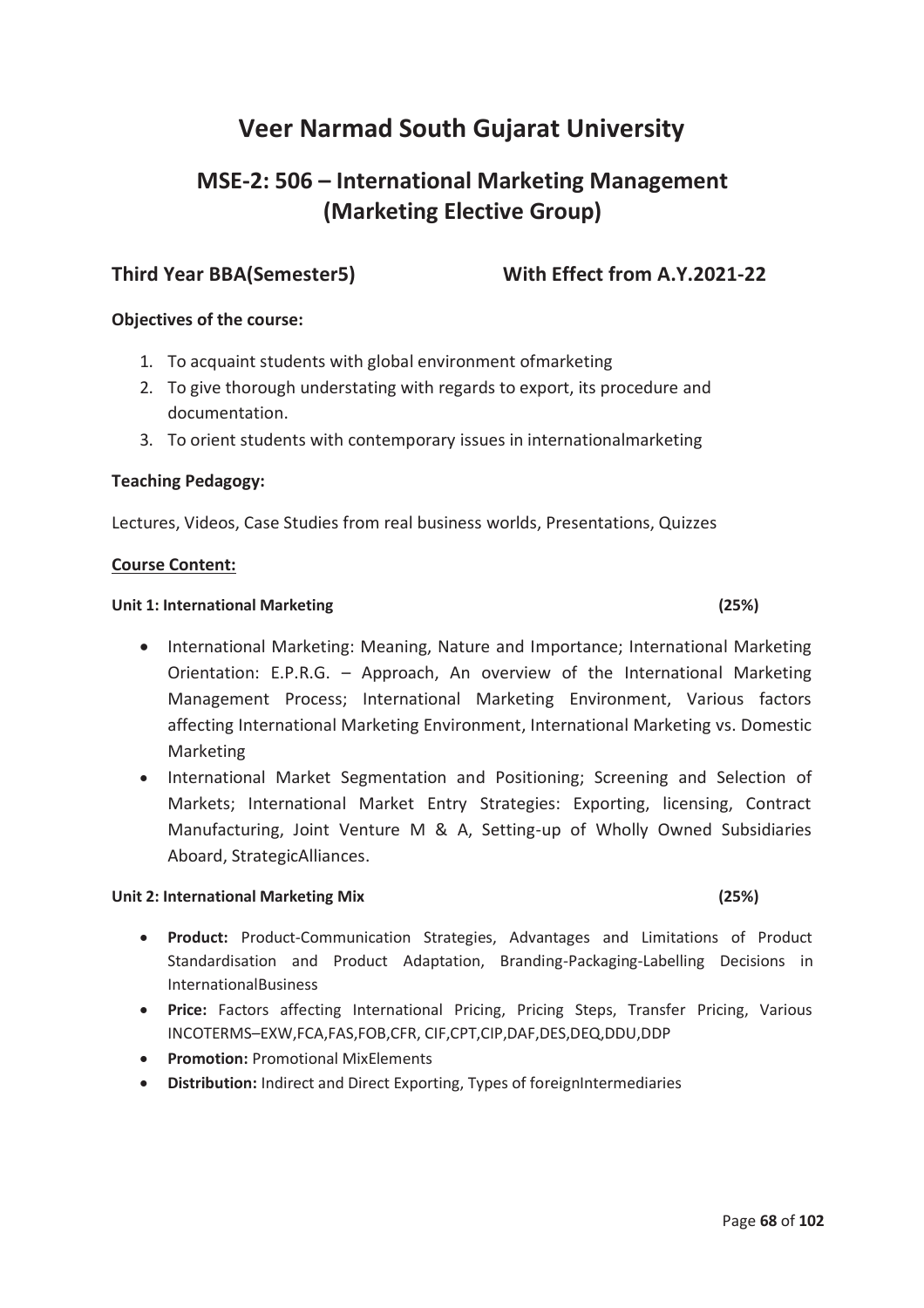#### **Unit 3: Trade Policy and Export Promotion (20%)**

· Introduction, Trade Barriers: Tariffs &Non Tariff, Export Promotion: Organizational set up, Incentives, production Assistance/facilities, Marketing Assistance, Special Economic Zones, Export Houses, Evaluation of Export PromotionMeasures

#### **Unit 4: Export Procedure and documentation (20%)**

- · **Export Procedure:** Registration, Pre-Shipment, Shipment,Post-Shipment
- · **Documentation**: Commercial andRegulatory

#### **Unit 5: Foreign Direct Investments (10%)**

· Meaning, Types of FDI, Factors affecting FDI, Merits and Demerits ofFDI

- *1. International Business: Text and Cases P. SubbaRao, Himaliya PublishingHouse.*
- *2. International Business: Text and Cases Francis Cherunilam, PHILearning.*
- *3. International Business Rakesh Mohan Joshi, Oxford Universitypress.*
- *4. International Trade and Export management Francis Cherunilam, Himaliya PublishingHouse.*
- *5. International Marketing – RajendraNargunkar, Tata McgrowHill.*
- *6. International Marketing: Text and Cases Francis Cherunilam, Himaliya Publishing House.*
- *7. Export Management T.A.S. Balagopal, Himaliya PublishingHouse.*
- *8. International Marketing management: An Indian Perspective R. L. Varshney, B. Bhattacharya, Sultan Chand &sons.*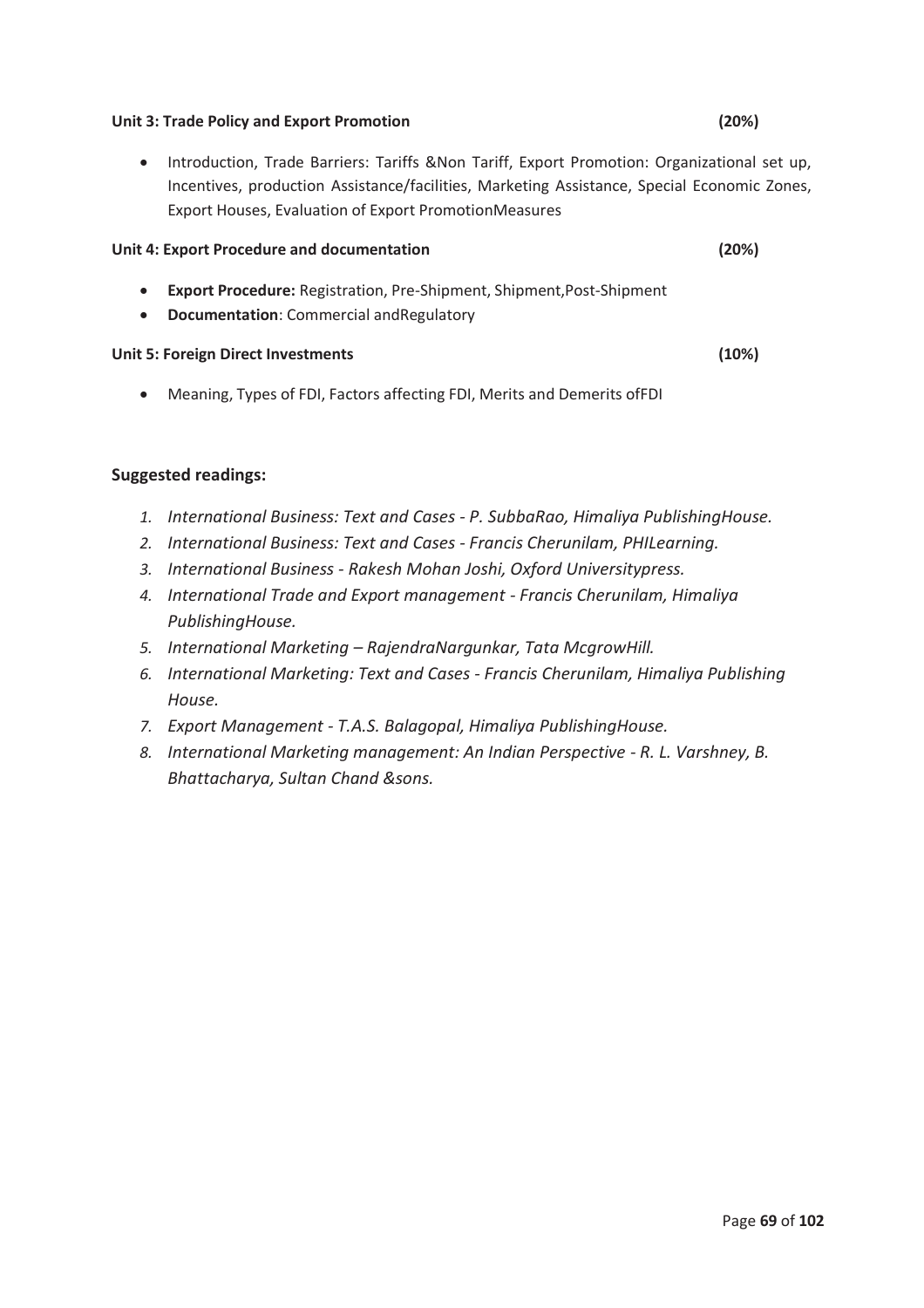# **FSE-1: 505 – Advance Financial Management (Finance Elective Group)**

# **Third Year BBA(Semester5) With Effect from A.Y.2021-22**

### **Objectives of the course:**

· To equip to students with basic tenets of long term financialdecision-making.

#### **Teaching Pedagogy:**

Lectures, PowerPoint presentations, Group Work

#### **Course Content:**

### **1. Valuation ofSecurities(Numeric) (30%)**

Concept of value, Importance of Valuation, Bond Valuation :- Basic bond valuation, semi-annual interest payment, effect of relation between required rate of return & coupon rate on bond values, effect of years to maturity on bond values, yield to maturity, perpetual bonds. Equity valuation: Divided capitalization (Single period/ Multi period), Earnings capitalization Techniques (Numeric), Give a small assignment on equity valuation from BSE and NSE listedcompanies

### **2. Cost ofCapital(Numeric) (30%)**

Meaning & significance, explicit & implicit cost, Cost of debt, equity and retained earnings, Cost of equity through dividend capitalization approach, realized yield method, CAPM & earning price method, weighted average cost ofcapital

### **3. CapitalStructure(Numeric) (20%)**

Meaning and Significance, Net Income, Net Operating Income, Traditional & MM Theory (Including Arbitrage)

### **4. Assets Financing andVentureCapital (20%)**

Lease Financing: Concept, Classification, Essential Elements, Significance and Limitations, Hire – Purchase Finance: Conceptual Framework, Parties to a Hire Purchase Contract and Lease Financing vs. Hire Purchase Financing, Venture Capital: Theoretical Framework, Features, Selection of Investment, Stages of Financing and Indian Venture Capital Scenario

### **Suggested Reading:**

- · Pandey, I.M. (2010) Financial Management, Vikas Publishing House Pvt. Ltd. NewDelhi.
- · Jain, P.K. and M.Y. Khan. (2007) Financial Management, 6th Edition. New Delhi: Tata McGraw-Hill Publishing CompanyLimited.

#### Page **70** of **102**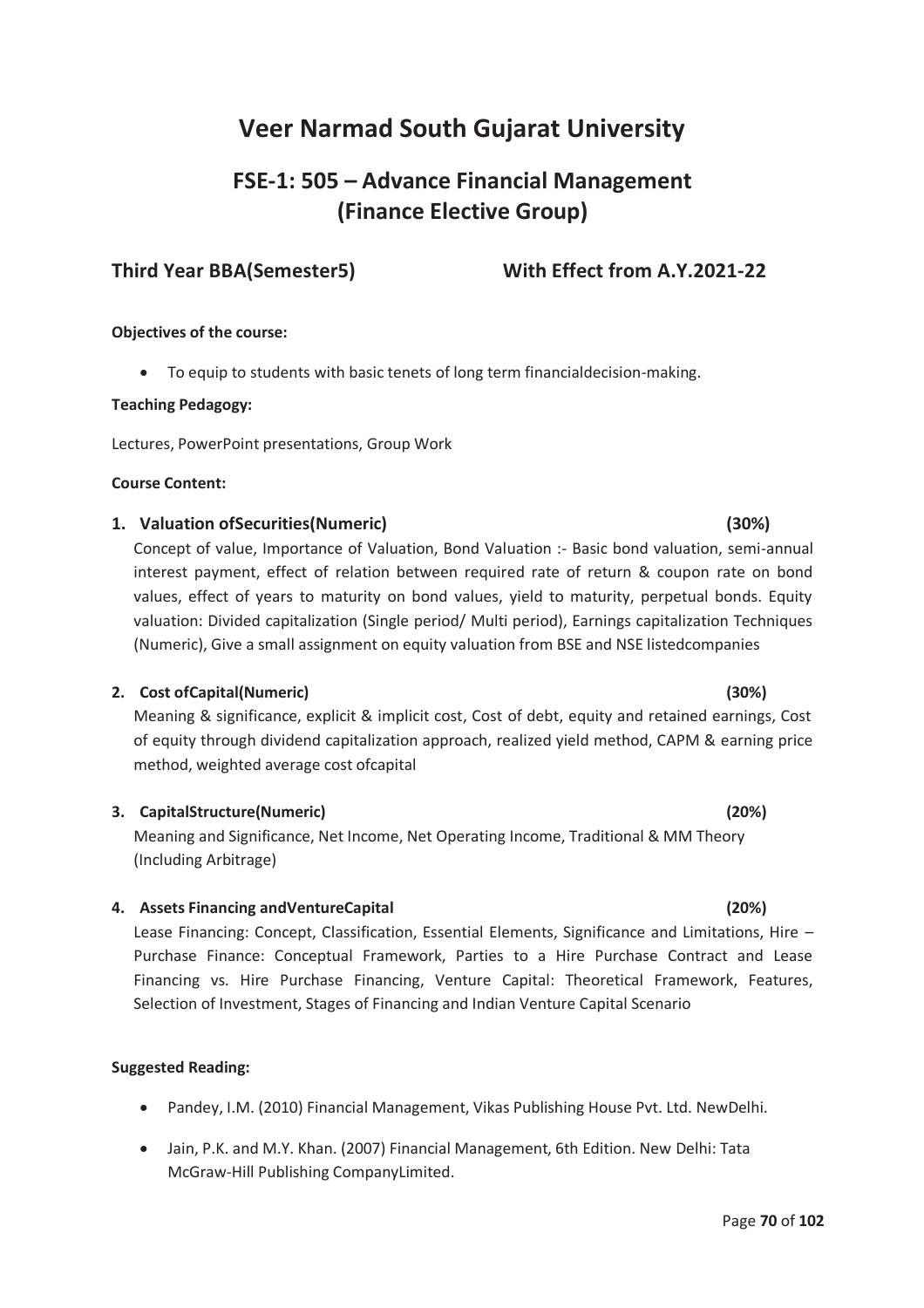- · Bhala, V.K. (2006) Financial Management and Policy. New Delhi: Anmol PublicationPvt. Ltd.
- · Prasanna Chandra, Financial Management-Theory Practice, Tata McGraw HillPublication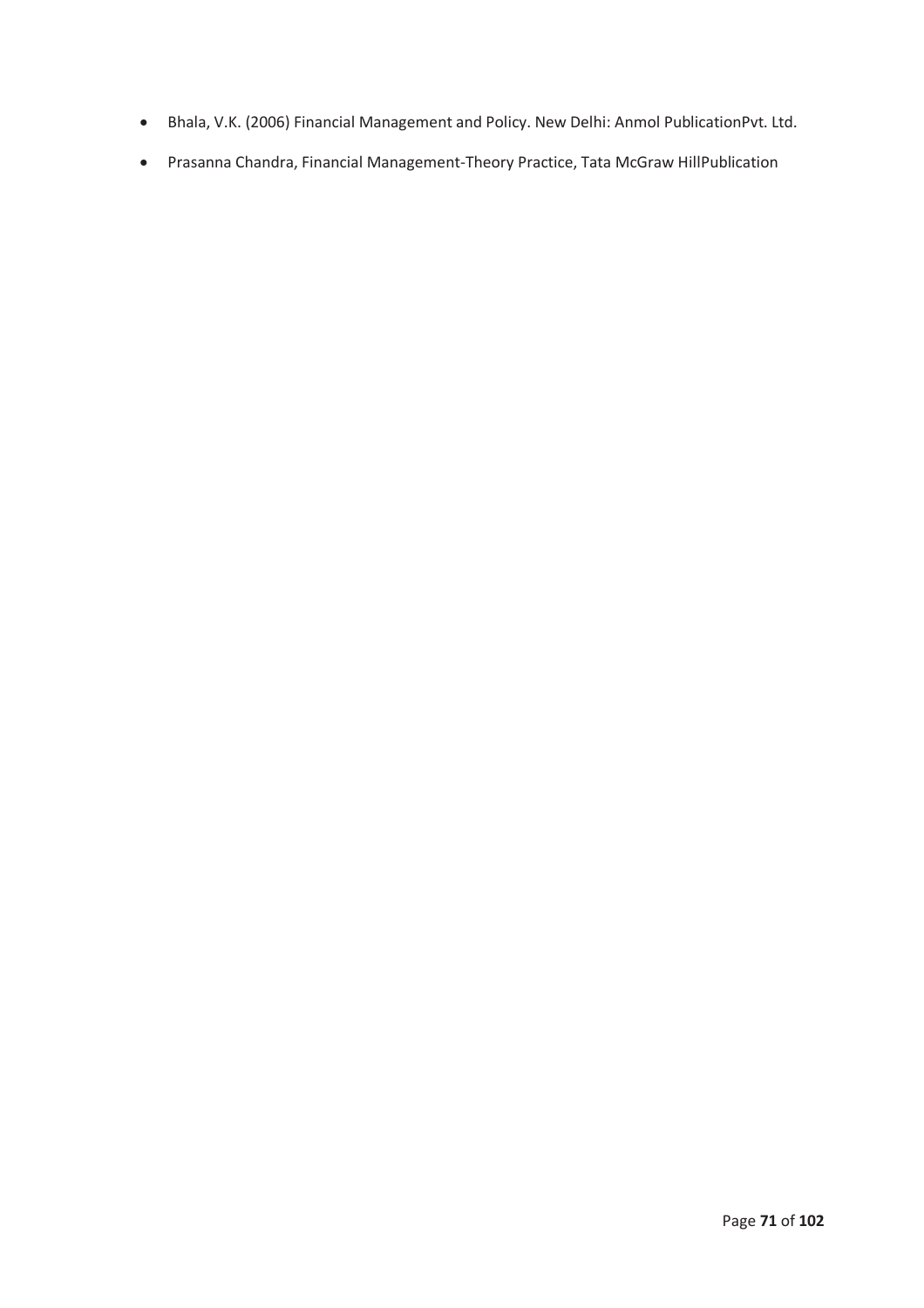# **FSE-2: 506 – Strategic Financial Management (Finance Elective Group)**

**Third Year BBA(Semester5) With Effect from A.Y.2021-22** 

# **Objectives:**

- · To make aware about various fundamental concepts of strategic financial management.
- · To develop a perspective of students towards combining finance functions with strategies.
- · To ensure that students can exercise judgment and technique to make business value added decisions in strategic financialmanagement.

### **Teaching Pedagogy:**

· Students are involved through lectures, discussions, numerical, corporate cases and power pointpresentation

## **Course Content:**

# **1. Introduction to Strategy andFinancialManagement (10%)**

Basic Concepts and Significance of Strategic Financial Management, Strategic planning process, Financial, planning process and Financial Forecasting, Benefits and Techniques of Financial Forecasting

### **2. Project PlanningandControl (10%)**

Meaning of project management, Classification of projects Stages in setting up of a project, Cost benefit analysis in project, Project Appraisal Techniques and appraisal by financial institution

## **3. Long Term StrategicFinancialDecisions (30%)**

Investment decision process, Cost of Project and Means of Financing, Risk Evaluation in capital budgeting: Business risk and Financial risk, Risk analysis in project selection, Techniques and models in taking decisions under risk and uncertainty (Numeric): ProbabilityAnalysis,SimulationAnalysisandSensitivityAnalysis,DecisionTreeAnalysis

#### Page **72** of **102**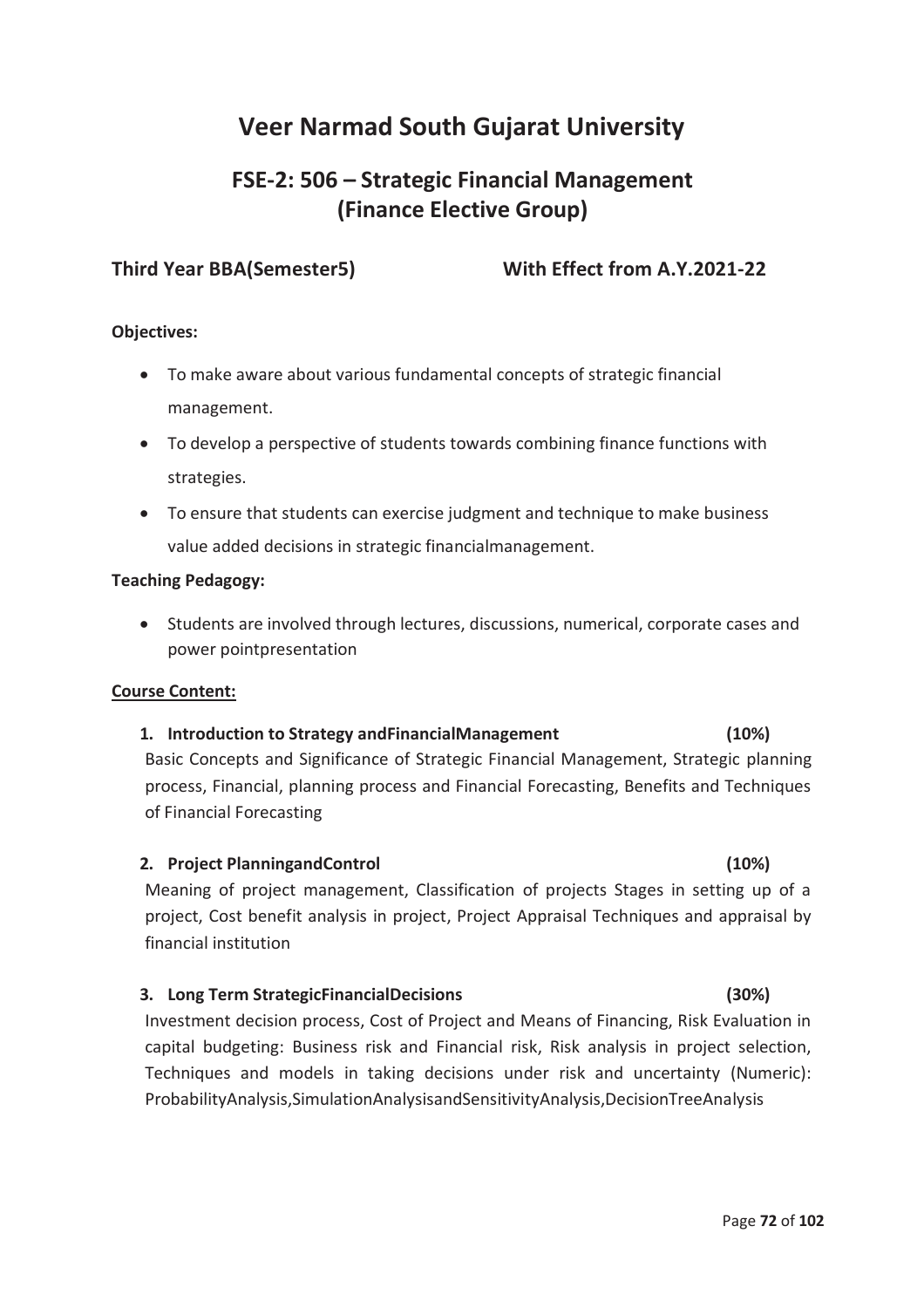# **4. ValuationofBusiness (30%)**

Meaning of equity value and enterprise value, Reasons for valuation of an enterprise and Valuation Approaches, Methods of valuation (Numeric), Discounted Cash Flow Method, Free Cash Flow to Firm Model

# **5. Corporate Restructuring andIndustrialSickness (20%)**

Meaning and Reasons for corporate restructuring, Meaning, Process and Techniques of Financial Restructuring, Companies Act, 2013 and RBI's definition of industrial sickness and causes of sickness, Prediction of sickness: Multiple Discriminant Analysis (Z – Score Model withNumeric)

- · Ravi M. Kishore (2011), Strategic Financial Management, Second Edition, Taxmann Publications Pvt. Ltd., NewDelhi.
- · Rajesh Kumar P. (2011), Mergers & Acquisitions, First Edition, Tata McGraw Hill, New Delhi
- · Godbole Prasad G. (2009), Mergers, Acquisitions and Corporate and Corporate Restructuring, First Edition, Vikas Publishing House Pvt. Ltd., NewDelhi.
- · Weston Fred J., Chung S., Hoang E. (2007), Mergers, Restructuring and Corporate Control, Latest Edition, Prentice – Hall of India, NewDelhi.
- · Khan and Jian (2011), Financial Management, Second Edition, Tata McGraw Hill, New Delhi.
- · Pandey I. M. (2012), Financial Management, tenth Edition, Vikas Publishing House Pvt. Ltd., NewDelhi
- · DamodaranAswath (2006), Damodaran on Valuation, Second Edition, Wiley India Pvt. Ltd., NewDelhi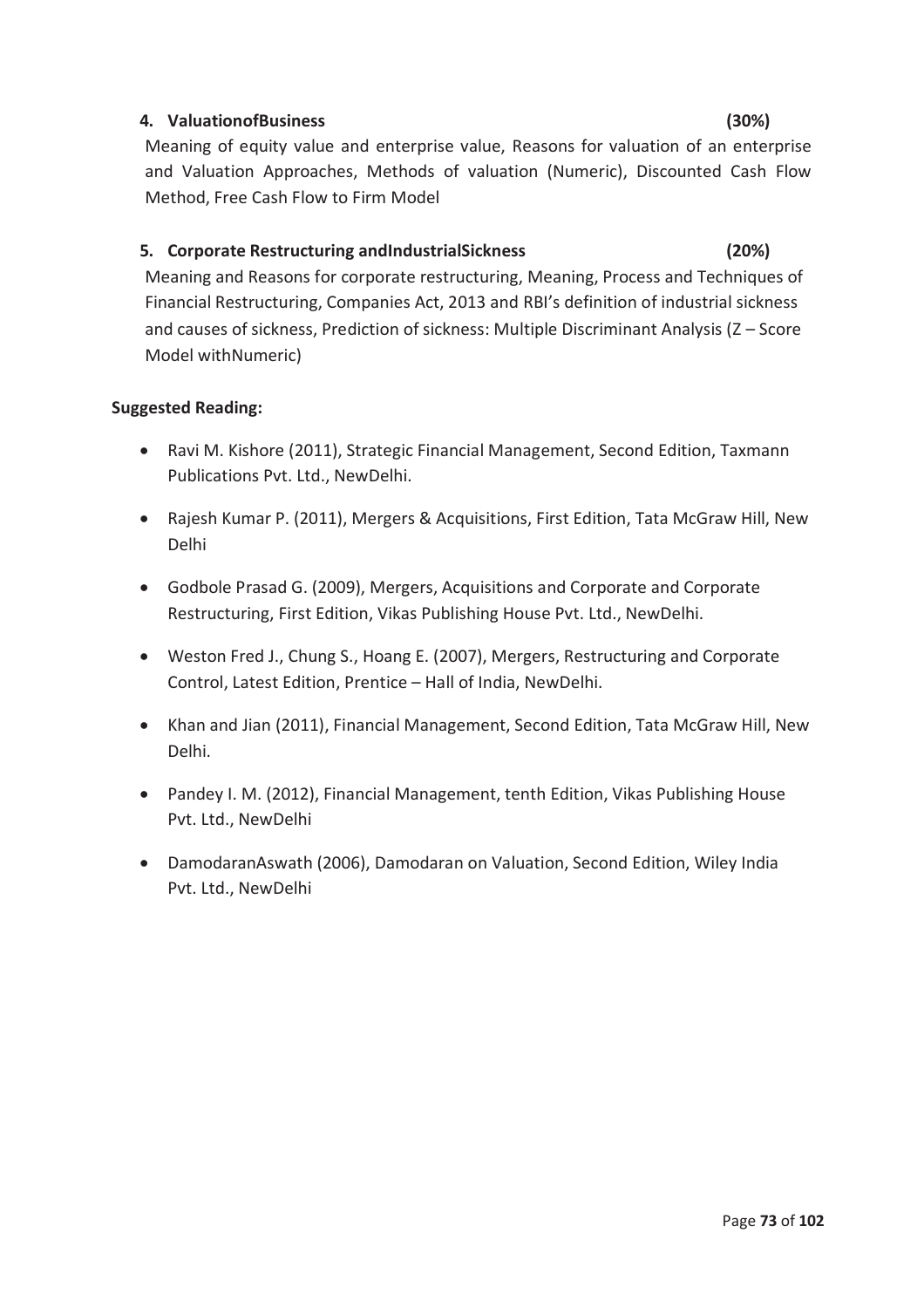# **HSE-1: 505 – Human Resource Development (HRM Elective Group)**

# **Third Year BBA(Semester5) With Effect from A.Y.2021-22**

**Objectives:** The organization, which doesn't react to changes becomes "Outdated". So the subject will enable the students to learn the necessities of Development of Human Resources and Organizations and Contemporary issues in HRM will enable the budding managers more HR professional.

**Pedagogic Tools:** Lectures, Assignments, Case Studies, Presentations, Practical Examples from corporate and business world.

### **Course Content:**

#### **Chapter 1: Human Resource Development (30%)**

- 1. Introduction (Definition, Strategic HRD, Features, Benefits, Scope, Needs,Objectives)
- 2. HRDProcess
- 3. HRD methods, techniques, mechanisms, instruments,subsystems
- 4. Principles in designing HRDsystem
- 5. Attributes of HRDmanager
- 6. Current scenario of HRD in India with suitableExamples
- 7. HRD practices across theglobe.
- 8. Different index related to HRD as Human Development Index, EQ, SQ,etc.

#### **Chapter 2: Organization Change and Development (20%)**

- 1. Organization Change (Introduction, types,reasons)
- 2. Reasons for change, Resistance to change, planned change and Ways to invitechange

3. Interventions and changes: Quality of work life, TQM, ISO-9000, Training, TA, Feedback and change, competition, Benchmarking andchange.

- 4. Organization Development (Definitions, characteristics of OD, ODAssumptions)
- 5. Various OD Interventions indetail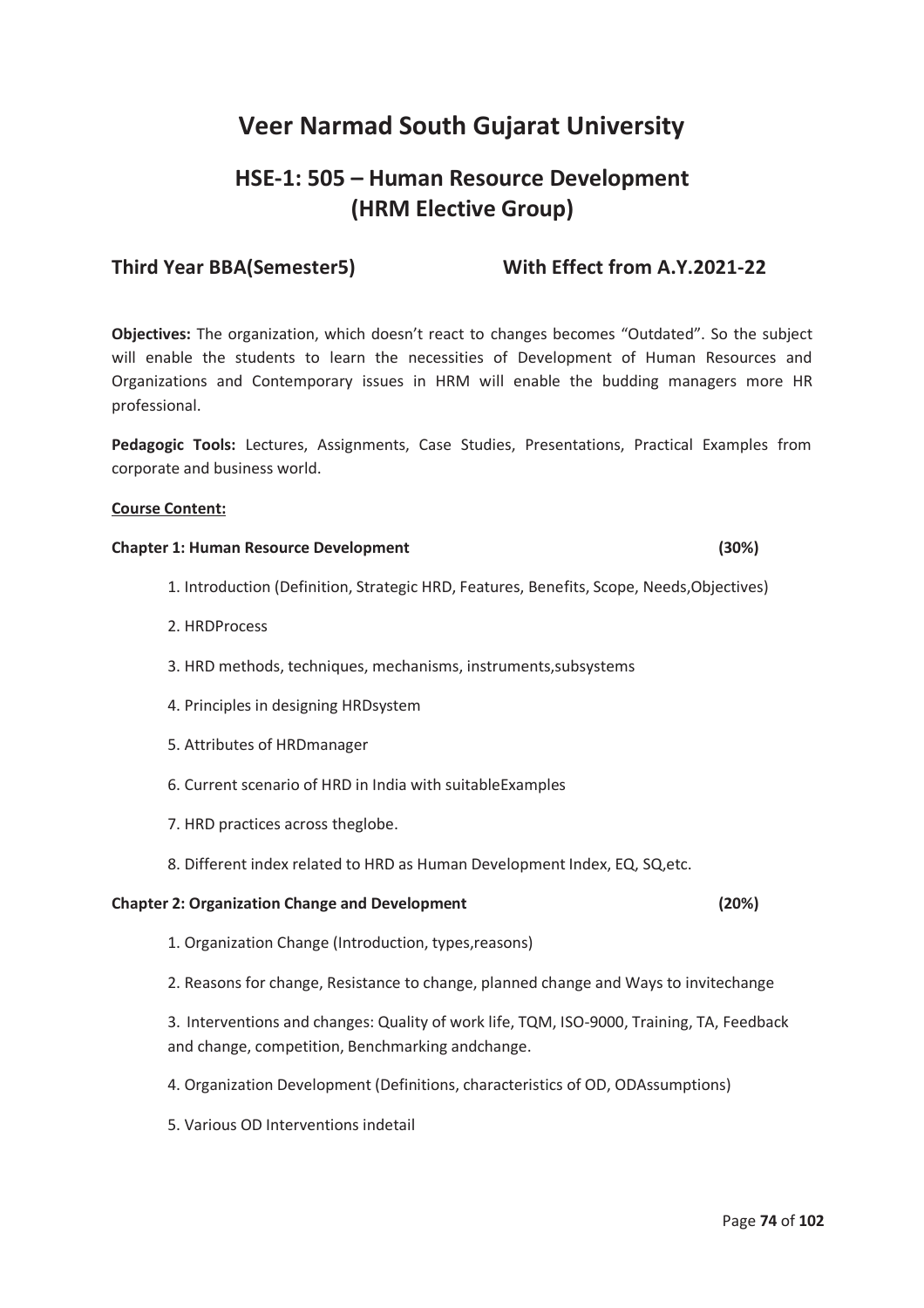#### **Chapter 3: Management Development Programmes (20%)**

- 1. Introduction and Objectives ofMDP
- 2. MDPProcess
- 3. Techniques of MDP (On the Job and Off theJob)
- 4. Evaluation ofMDP

#### **Chapter 4: Contemporary Issues in HRD (30%)**

1. Managing Ethical Issues in HRM (Nature, Sources of Business Ethics, Importance, Ethical Dilemmas, How to manageEthics)

2. Employee Engagement (Meaning, types, measurement of Employee Engagement, Strategies)

3. Employee Empowerment ( Definition, Conditions necessary for Empowerment, Forms of Empowerment, Barriers of Empowerment, Empowerment inIndia)

4. Managing Human Resources in Virtual Organizations (Meaning, Definitions, Types, Advantages and Disadvantages, HRM in VirtualOrganizations)

### **References:**

- 1) Human Resource Management by C. B.Gupta
- 2) Human Resource Management by S. S.Khanka
- 3) Essentials of Human Resource Management and Industrial Relations by P. SubbaRao
- 4) Organization Behaviour By K.Ashwathappa
- 5) Human Resource Management by GaryDessler
- 6) Human Resource Management by BiswajeetPatnayak
- 7) Human Resource Management by K.Ashwathappa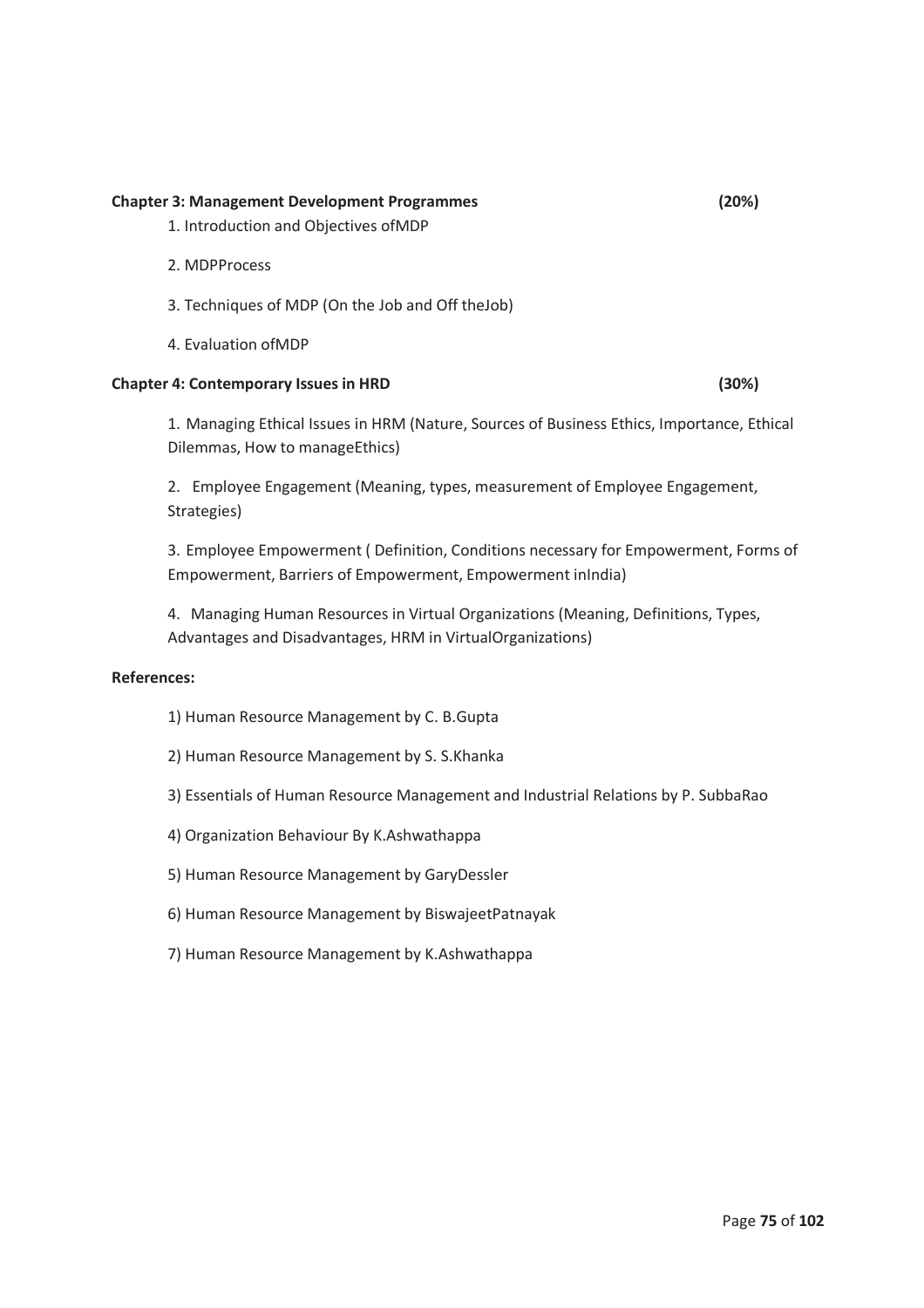# **HSE-2: 506 – Advance Human Resource Management (HRM Elective Group)**

# **Third Year BBA(Semester5) With Effect from A.Y.2021-22**

#### **Course Content:**

| <b>Chapter 1: Strategic Human Resource Management</b>                                                                                           | (20%) |
|-------------------------------------------------------------------------------------------------------------------------------------------------|-------|
| 1. Meaning, Definition and Components of StrategicHRM                                                                                           |       |
| 2. Difference between traditional HRM, SHRM and HRStrategy                                                                                      |       |
| 3. Benefits and Barriers of SHRM                                                                                                                |       |
| 4. Competencies required of HR Development to become Strategicpartner                                                                           |       |
| 5. Essential elements of SHRM                                                                                                                   |       |
| <b>Chapter 2: Managing Global Human Resources</b>                                                                                               | (20%) |
| 1. Globalization and its impact onHRM                                                                                                           |       |
| 2. IHRM-Definition andneed                                                                                                                      |       |
| 3. Differences between IHRM and DomesticHRM                                                                                                     |       |
| 4. HR functions at International level (Recruitment, Selection, Performance Management,<br>Compensation, Cross cultural Training & Development) |       |
| 5. The expatriate and Repatriation (Stages andProblems)                                                                                         |       |
| <b>Chapter 3: Recent trends in HRM</b>                                                                                                          | (30%) |

1. E-HRM and various aspects (E-Job design, E- recruitment, E- selection, E- performance appraisal, E- training &Development)

2. HR Accounting, HR Audit, HR Records, HRIS, HR Research (Need, Objectives, Advantages, Disadvantages)

3. Family Work Life Balance, Quality of Work life, Outsourced Recruitment, Employer Branding, Dual Career Couples, Flexi time, Contingent workforce, Talent Management, HR Analytics, Re-engineering work processes for improvedproductivity